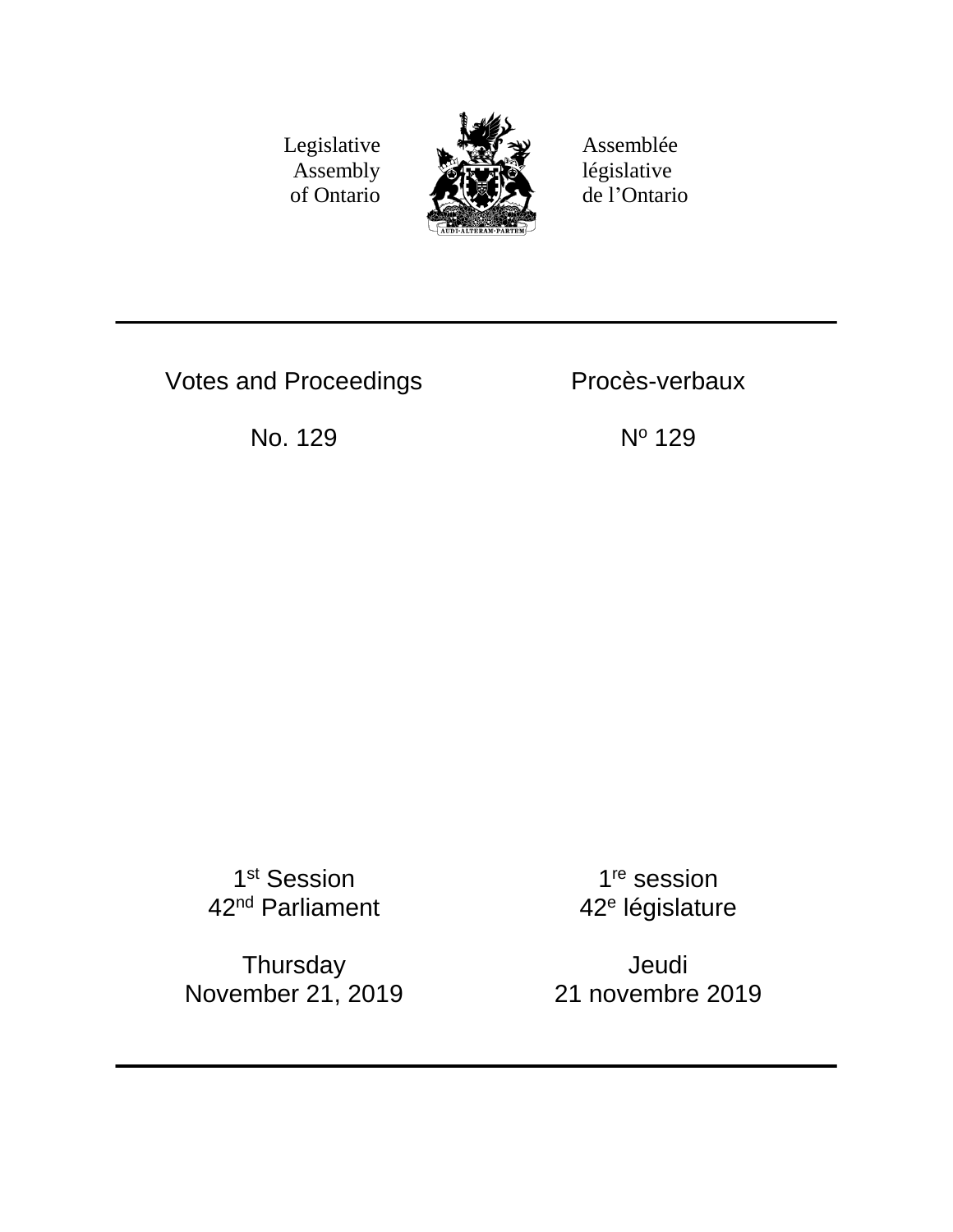#### **ORDERS OF THE DAY ORDRE DU JOUR**

Ms. Jones moved, M<sup>me</sup> Jones propose,

That, pursuant to Standing Order 47 and notwithstanding any other Standing Order or Special Order of the House relating to Bill 136, An Act to enact the Provincial Animal Welfare Services Act, 2019 and make consequential amendments with respect to animal protection, when the Bill is next called as a Government Order, the Speaker shall put every question necessary to dispose of the Second Reading stage of the Bill without further debate or amendment; and

That at such time the Bill shall be ordered referred to the Standing Committee on Justice Policy; and

That the Clerk of the Committee, in consultation with the Committee Chair, be authorized to arrange the following with regard to Bill 136:

That the Standing Committee on Justice Policy be authorized to meet on Friday, November 29, 2019 from 9:00 a.m. to 12:00 p.m. and 1:00 p.m. to 5:00 p.m. for public hearings on the Bill; and

That the deadline for requests to appear be 3:00 p.m. on Wednesday, November 27, 2019; and

That the Clerk of the Committee provide a list of all interested presenters to each member of the Subcommittee and their designate following the deadline for requests to appear by 4:00 p.m. on Wednesday, November 27, 2019; and

That each member of the Sub-committee or their designate provide the Clerk of the Committee with a prioritized list of presenters to be scheduled, chosen from the list of all interested presenters received by the Clerk by 5:00 p.m. on Wednesday, November 27, 2019; and

That each witness will receive up to 10 minutes for their presentation followed by 20 minutes divided equally amongst the recognized parties for questioning; and

That the deadline for filing written submissions be Friday, November 29, 2019 at 5:00 p.m.; and

That the deadline for filing amendments to the Bill with the Clerk of the Committee shall be Monday, December 2, 2019 at 12:00 p.m.; and

That the Standing Committee on Justice Policy shall be authorized to meet on Tuesday, December 3, 2019 from 9:00 a.m. to 10:15 a.m.; and 2:00 p.m. to 9:00 p.m. for clause-by-clause consideration of the Bill; and

That on Tuesday, December 3, 2019 at 5:00 p.m. those amendments which have not yet been moved shall be deemed to have been moved, and the Chair of the Committee shall interrupt the proceedings and shall, without further debate or amendment, put every question necessary to dispose of all remaining sections of the Bill and any amendments thereto. At this time, the Chair shall allow one 20-minute waiting period pursuant to Standing Order 129(a); and

That the Committee shall report the Bill to the House no later than Wednesday, December 4, 2019. In the event that the Committee fails to report the Bill on that day, the Bill shall be deemed passed by the Committee and shall be deemed to be reported to and received by the House; and

That upon receiving the report of the Standing Committee on Justice Policy, the Speaker shall put the question for adoption of the report forthwith, and at such time the Bill shall be ordered for Third Reading, which Order may be called that same day; and

That notwithstanding Standing Order 81(c), the Bill may be called for Third Reading more than once in the same sessional day; and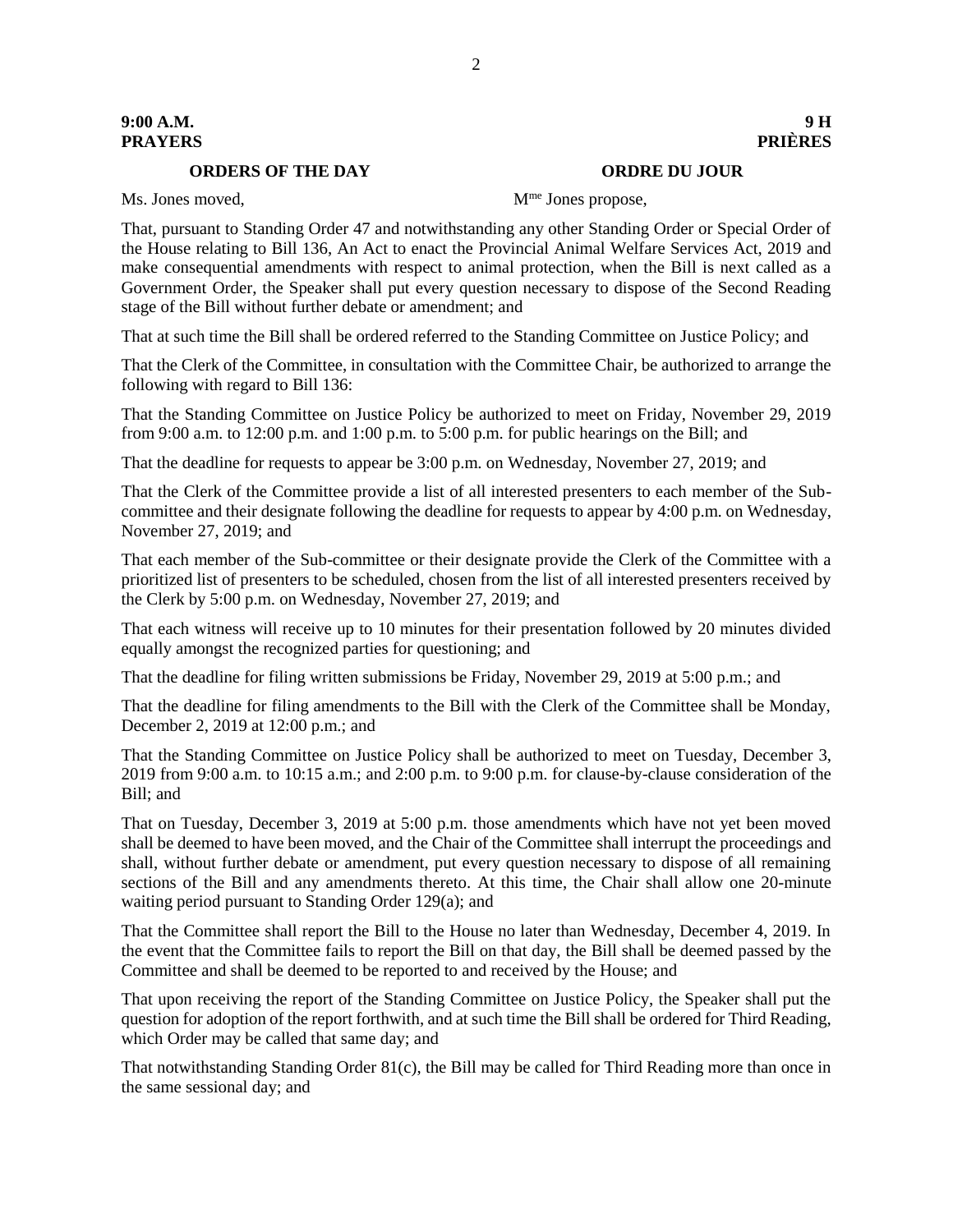That in the event of any division relating to any proceedings on the Bill, the division bell shall be limited to 20 minutes; and

Third Reading Debate is to be limited to three hours, with 1 hour and 20 minutes for the Government; 1 hour and 20 minutes for the Official Opposition; and 20 minutes for the Independents.

\_\_\_\_\_\_\_\_\_\_\_\_

\_\_\_\_\_\_\_\_\_\_\_\_

\_\_\_\_\_\_\_\_\_\_\_\_

\_\_\_\_\_\_\_\_\_\_\_\_

Debate arose and after some time the House recessed at 10:15 a.m.

Il s'élève un débat et après quelque temps, à 10 h 15, la Chambre a suspendu la séance.

**10:30 A.M. 10 H 30**

### **ORAL QUESTIONS QUESTIONS ORALES**

The House recessed at 11:40 a.m.  $\hat{A}$  11 h 40, la Chambre a suspendu la séance.

#### **1:00 P.M. 13 H**

The following Bill was introduced and read the first time:-

Bill 148, An Act to amend the Highway Traffic Act with respect to reporting of incidents of unsafely opening a motor vehicle door on a highway. Ms. Bell.

## **INTRODUCTION OF BILLS DÉPÔT DES PROJETS DE LOI**

Le projet de loi suivant est présenté et lu une première fois :-

Projet de loi 148, Loi modifiant le Code de la route en ce qui concerne les rapports sur les incidents d'ouverture non sécuritaire des portes d'un véhicule automobile sur une voie publique. Mme Bell.

### **PETITIONS PÉTITIONS**

Ontario Disability Support Program (Sessional Paper No. P-5) Miss Taylor.

The Long-Term Care Homes Act (Sessional Paper No. P-13) M<sup>me</sup> Gélinas.

911 Emergency response coverage (Sessional Paper No. P-72) Mme Gélinas.

Autism (Sessional Paper No. P-87) Ms. Singh (Brampton Centre).

Ontario Arts Council and Indigenous Culture Fund (Sessional Paper No. P-93) Ms. Andrew.

Post secondary education (Sessional Paper No. P-130) Ms. Berns-McGown.

Public service funding and withdrawal of Bill 124 (Sessional Paper No. P-160) Miss Taylor.

Amending Ontario Regulation 493/17 for pet-friendly spaces in small businesses (Sessional Paper No. P-161) Mrs. Karahalios, Ms. Kusendova, Mrs. Martin and Ms. Park.

\_\_\_\_\_\_\_\_\_\_\_\_

Animal welfare (Sessional Paper No. P-178) Ms. Hogarth.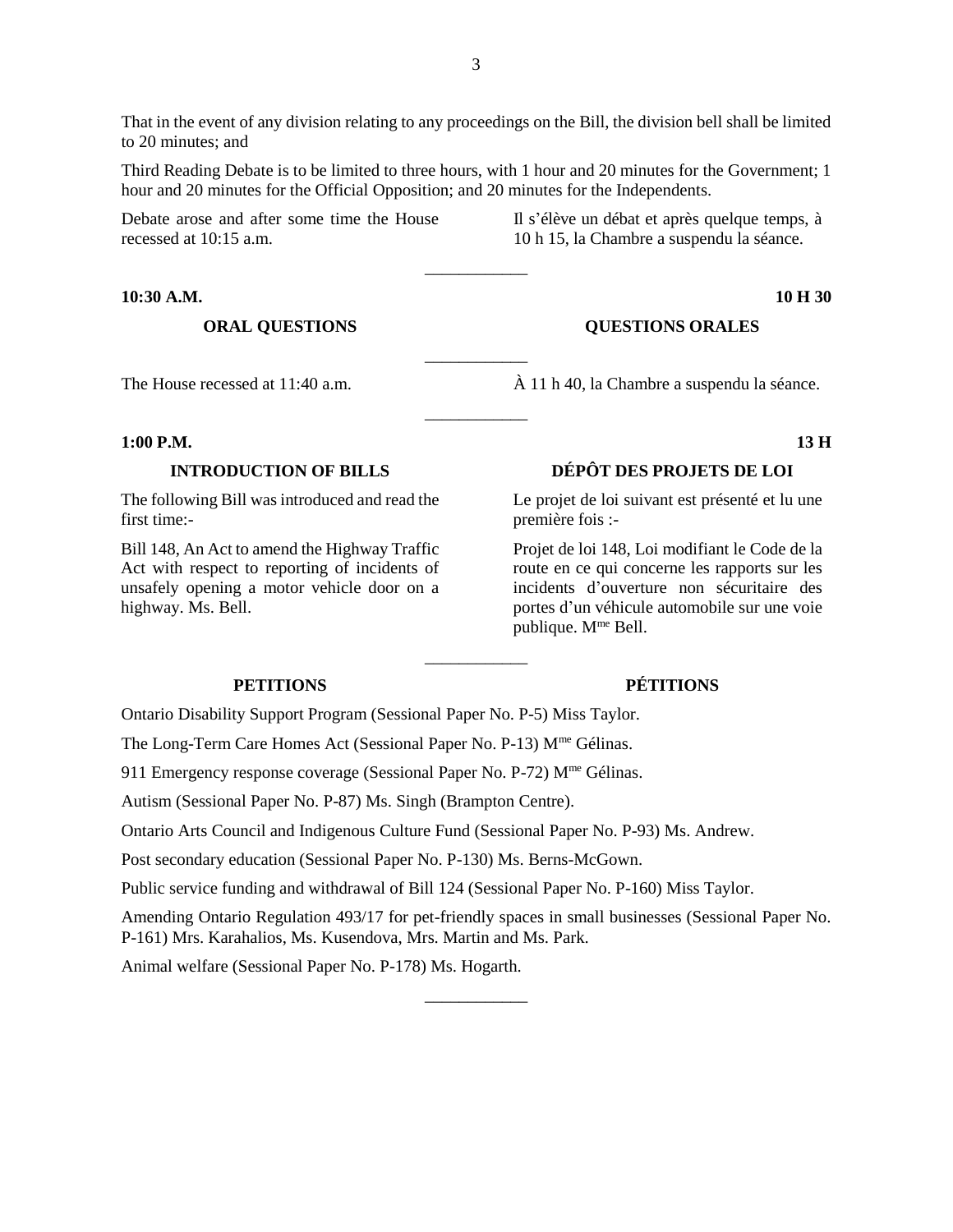#### **PRIVATE MEMBERS' PUBLIC BUSINESS**

Second Reading of Bill 142, An Act to amend the Highway Traffic Act with respect to air brake endorsements.

Referred to the Standing Committee on Social Policy.

Second Reading of Bill 141, An Act respecting registration of and access to defibrillators.

Referred to the Standing Committee on Social Policy.

Second Reading of Bill 147, An Act to amend the Animals for Research Act and the Dog Owners' Liability Act.

Carried on the following division:- Adoptée par le vote suivant :-

## **AFFAIRES D'INTÉRÊT PUBLIC ÉMANANT DES DÉPUTÉS**

Mr. Sandhu moved, M. Sandhu propose,

Deuxième lecture du projet de loi 142, Loi modifiant le Code de la route en ce qui concerne les inscriptions autorisant l'utilisation des freins à air comprimé.

Debate arose and after some time, Il s'élève un débat et après quelque temps,

Carried. Adoptée.

Renvoyé au Comité permanent de la politique sociale.

Mrs. Martin moved, Mme Martin propose,

Deuxième lecture du projet de loi 141, Loi sur l'accès aux défibrillateurs et leur enregistrement.

Debate arose and after some time, Il s'élève un débat et après quelque temps,

Carried. Adoptée.

Renvoyé au Comité permanent de la politique sociale.

Mr. Nicholls moved, M. Nicholls propose,

Deuxième lecture du projet de loi 147, Loi modifiant la Loi sur les animaux destinés à la recherche et la Loi sur la responsabilité des propriétaires de chiens.

Debate arose and after some time, Il s'élève un débat et après quelque temps,

## AYES / POUR - 36

\_\_\_\_\_\_\_\_\_\_\_\_

| Armstrong    | Hassan                       | <b>Mitas</b>    | Sattler                 |
|--------------|------------------------------|-----------------|-------------------------|
| Babikian     | Hogarth                      | <b>Nicholls</b> | Simard                  |
| Begum        | Jones                        | Oosterhoff      | Singh (Brampton Centre) |
| Berns-McGown | Kanapathi                    | Park            | <b>Stiles</b>           |
| Calandra     | Karahalios                   | Piccini         | Tabuns                  |
| Coe          | Karpoche                     | Rickford        | Vanthof                 |
| Downey       | Martin                       | Roberts         | Wai                     |
| Gill         | McNaughton                   | Sandhu          | West                    |
| Glover       | Miller (Parry Sound—Muskoka) | Sarkaria        | Yarde                   |
|              | $\mathbf{M}$ $\mathbf{M}$    | $1^{\wedge}$    |                         |

#### NAYS / CONTRE - 12

| Baber    | Elliott | Pang     | Surma                    |
|----------|---------|----------|--------------------------|
| Crawford | Lecce   | Phillips | Tibollo                  |
| Cuzzeto  | MacLeod | Romano   | <b>Triantafilopoulos</b> |

\_\_\_\_\_\_\_\_\_\_\_\_